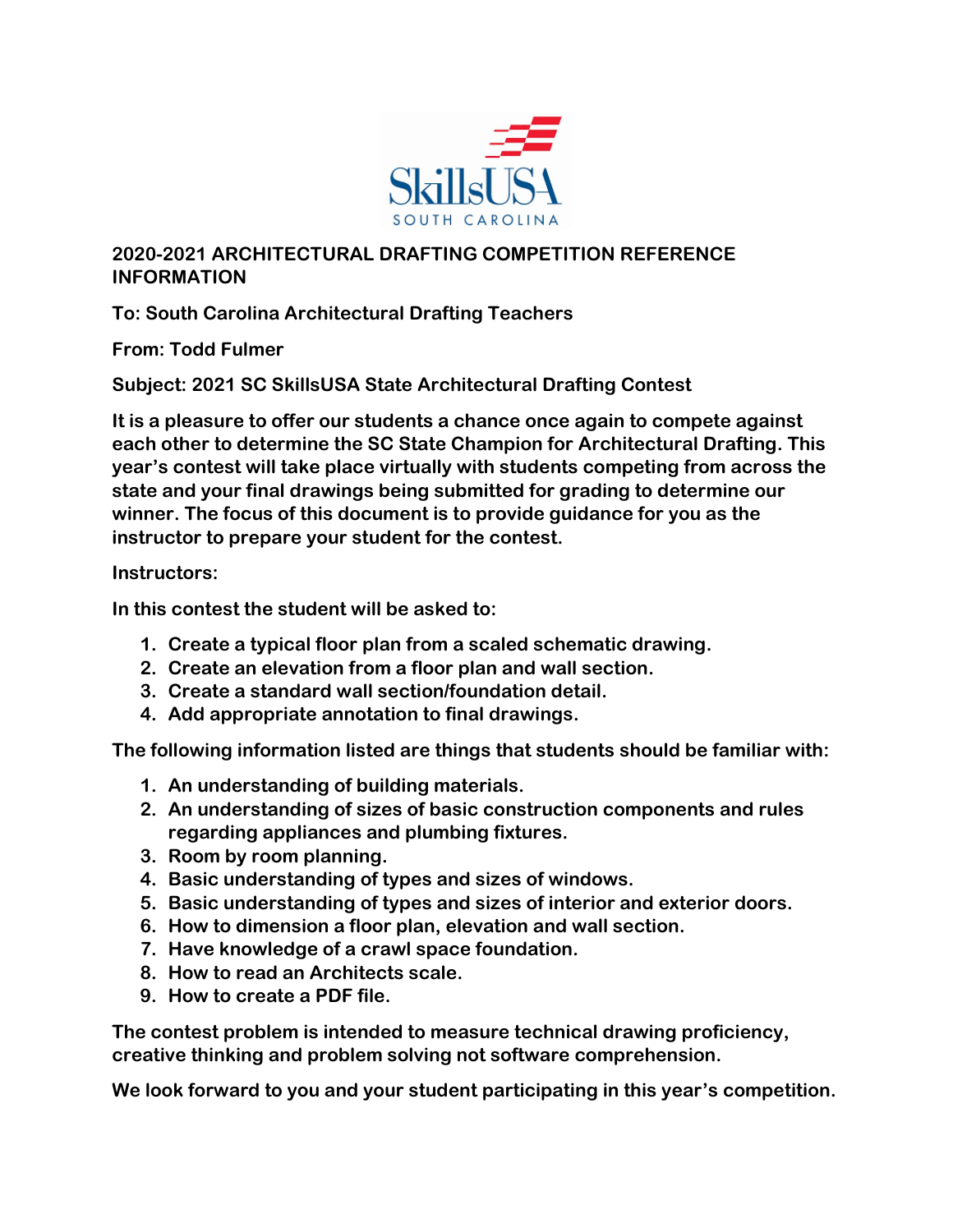

#### **2021 ARCHITECTURAL CONTEST REQUIREMENTS**

**This year·s problem must be done on either a 2D or 3D platform. Manual drawings will not be accepted.**

**Whichever option you choose, just be sure to have the equipment and software to produce the solution. Students may use reference material as needed but must produce their own work for the final product. It is our goal and that of the judges that the most qualified student will be selected as the champion with no aspects of the selection being based on a particular educational institution or instructor. The contest intends to measure the proficiency of the individual, which is the most important element of SkillsUSA. An Architectural Drafting knowledge test will also be part of the final score for the contestants.**

**The contest problem does require scaling so students should have a basic understanding of how to use an Architects scale. All information should come from the contest documents provided on competition day.**

**Since this event is a virtual competition we are asking that each school provide a proctor for the test that is not the student·s instructor. Schools will be provided with a document that will need to be signed by the instructor, proctor and school Administrator and emailed to the Architectural chairperson.**

**The Architectural Drafting Knowledge test will be submitted virtually as well. More information will be provided later for this process.**

**Students will be required to create PDF files of their contest solution and those will be emailed to the architectural chairperson and forwarded to the judges.**

**The PDF solutions will be named using a file convention that will provide no identifying information regarding student name, school or instructor. Each contestant will be provided with a contest number. This should be used for all aspects of the competition.**

**Ex.: A01 Solution**

**The Architectural Drafting competition will begin at 9:00 a.m. and end at 3:00 p.m. Lunch will be on your own and students may work while eating lunch. There will be no clothing assessment for this competition season.**

**Make sure you have submitted your resume on the SC SkillsUSA website. The link may be found here: https://www.scskillsusa.org/resume-submission**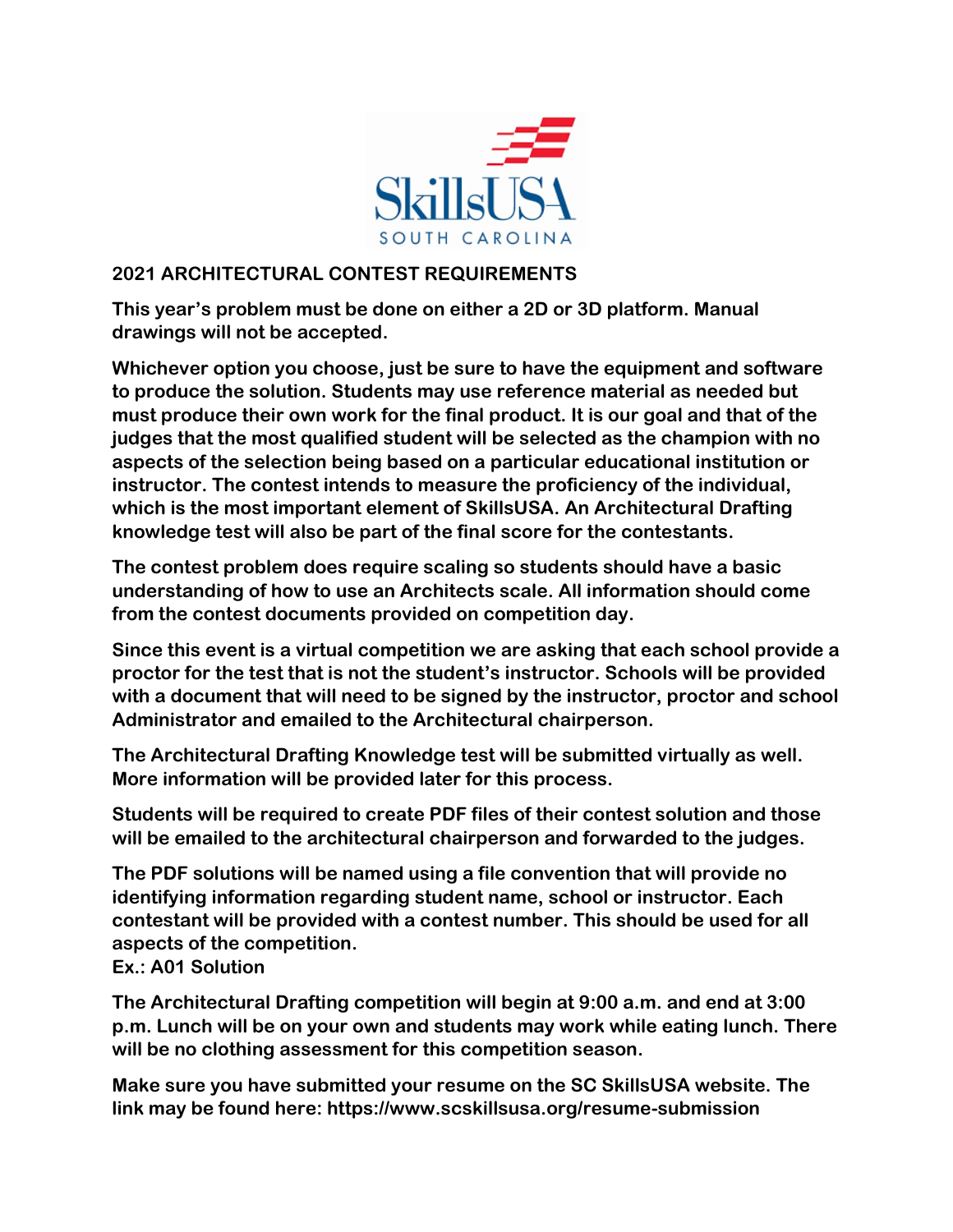

# **Architectural Drafting Competition Schedule**

| $9:00$ a.m. $-9:30$ a.m. | <b>Architectural Drafting Knowledge test</b>                             |
|--------------------------|--------------------------------------------------------------------------|
| $9:30$ a.m. $-9:40$ a.m. | <b>Contest Instruction Video</b>                                         |
| 9:40 a.m.                | <b>Contest begins</b>                                                    |
|                          | 12:00 p.m. – 12:30 p.m. Lunch break (Contestants may work through lunch) |
| 12:30 p.m.               | <b>Contest resumes</b>                                                   |
| 3:00 p.m.                | <b>Contest ends</b>                                                      |
| 3:15 p.m.                | <b>Contestant PDF files emailed to Tech Chair</b>                        |

**Make sure you have named your PDF according to the contest rules and procedures. No identifying information should be provided on your PDF.**

**Results will be announced per instructions from South Carolina SkillsUSA.**